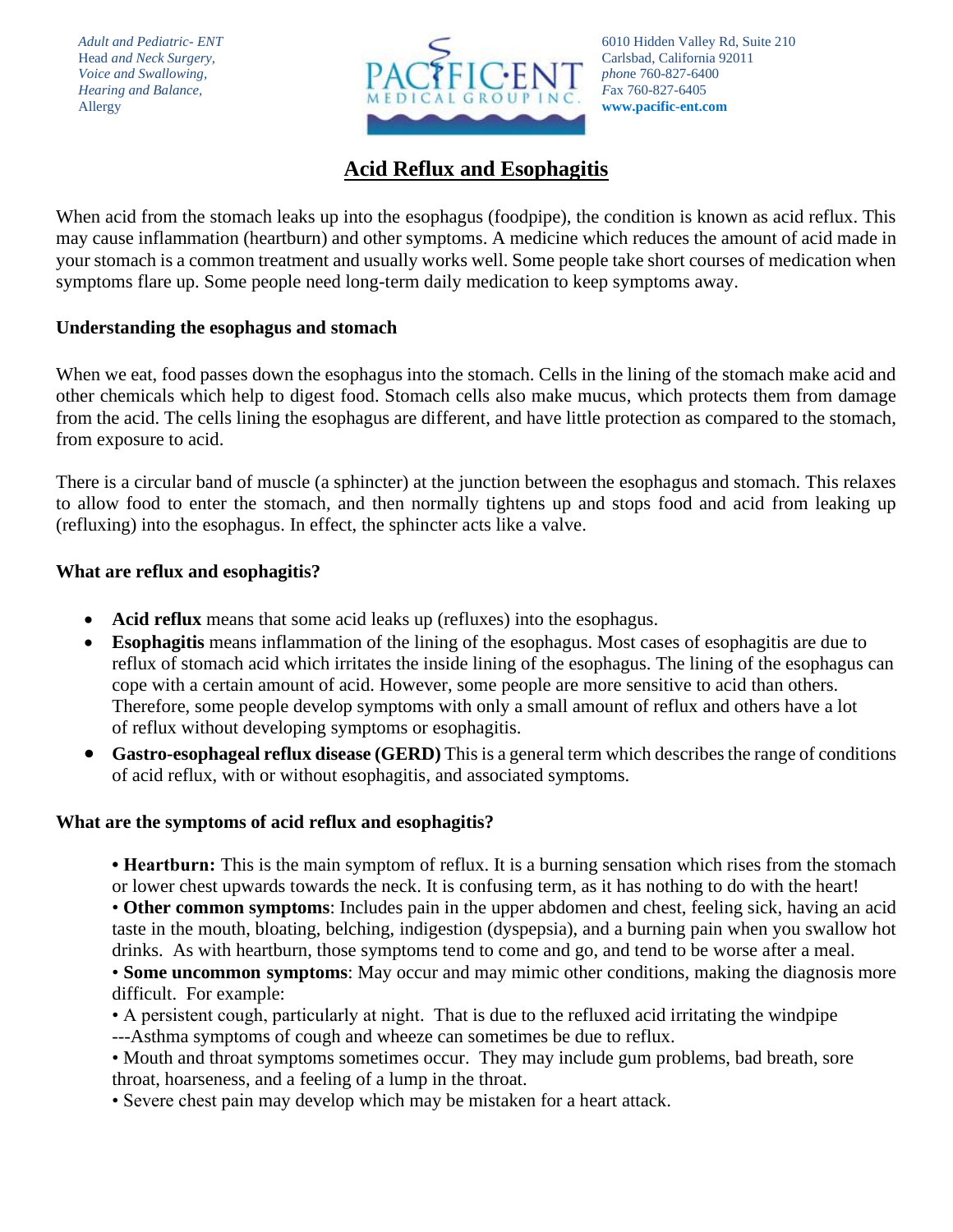#### **What causes acid reflux and whom does it affect?**

The circular band of muscle or sphincter at the bottom of the esophagus normally prevents acid from leaking up (reflux). It is not uncommon for it to not work well and in many cases, the cause is not determined. One known cause of reflux is when the pressure in the stomach rises higher than the sphincter can withstand - for example, during pregnancy, after a large meal, or when bending forward. If you have a hiatus hernia (a condition where part of the stomach protrudes into the chest through the diaphragm), you have an increased chance of developing reflux.

Most people have experienced heartburn on occasion such as after eating a large meal. However, about 1 adult in 3 has some heartburn every few days, and nearly 1 adult in 10 has heartburn at least once a day. In many cases it is mild and soon passes. However, some individuals have symptoms that are more frequent or are severe enough, to affect quality of life. Frequent heartburn is more common in smokers, pregnant women, heavy drinkers, those who are overweight, and those aged between 35 and 64 years.

#### **What tests might be done?**

Tests are usually not necessary if you have typical symptoms which are eased by treatment. Tests may be advised if symptoms are severe, or do not improve with treatment, or are not typical of GERD.

• Gastroscopy (endoscopy) is the most common test to confirm the diagnosis of GERD. A thin, flexible telescope is passed down the esophagus into the stomach. This allows a doctor to look inside. Inflammation of the lower part of the lining of the esophagus (esophagitis), looks red and inflamed. However, if it looks normal, it does not rule out acid reflux. Some people are overly sensitive to small amounts of acid and can have symptoms with little or no visible inflammation. A test to check the acidity inside the esophagus may be done if the diagnosis is not clear. If symptoms are not typical, other tests such as heart tracings, chest X-ray, etc. may be done to rule out other conditions.

Two terms that are often used after an endoscopy are:

- Esophagitis. This term is used when the esophagus looks inflamed.
- Endoscopy-negative reflux disease. This term is used when someone has typical symptoms of reflux, but endoscopy is normal.

#### **What can I do to help with symptoms?**

The following are commonly advised:

• **Stop Smoking**. The chemicals from tobacco relax the circular band of muscle (sphincter) at the bottom of the esophagus and make refluxing more likely.

• **Avoid certain foods and drinks** that may relax the sphincter and allow more acid to reflux. They include peppermint, tomatoes, chocolate, spicy foods, hot drinks, caffeinated beverages such as coffee and 'power" drinks, carbonated beverages including colas and sparkling water, and alcoholic drinks. Eating large meals and eating shortly before bedtime, may cause reflux symptoms.

• **Some medicines** may make symptoms worse. They may irritate the esophagus or relax the sphincter muscle causing reflux. The most common culprits are anti-inflammatory painkillers (such as ibuprofen or aspirin). Others include diazepam, theophylline, nitrates, and calcium-channel blockers such as nifedipine. But this is not a complete (exhaustive) list. Tell your doctor if you suspect that a medicine is causing or making your symptoms worse.

• **Weight loss**. If you are overweight, it puts extra pressure on the stomach and encourages acid reflux.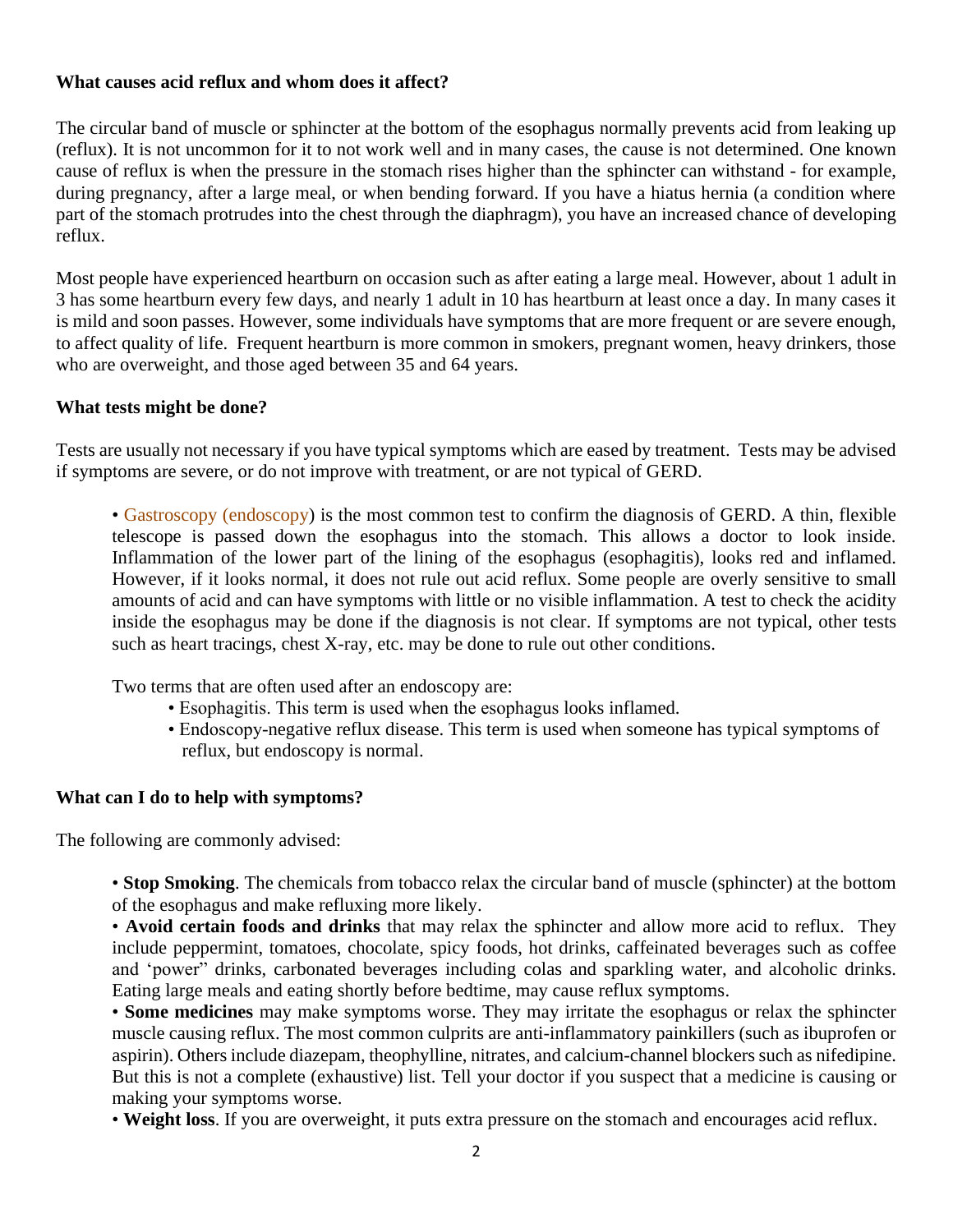- **Improved posture**. Lying down or bending, sitting hunched forward a lot during the day, or wearing tight belts, encourages reflux.
- **Better Bedtime Habits**. If symptoms recur most nights, the following may help:

• Go to bed with an empty, dry stomach. To do this, don't eat in the last three hours before bedtime, and don't drink in the last two hours before bedtime.

• If you are able, try raising the head of the bed by 6 inches (for example, with books or bricks under the bed's legs). This helps gravity to keep acid from refluxing into the esophagus. Do not use additional pillows, because this may increase abdominal pressure.

## **What are the treatments for acid reflux and esophagitis?**

## **Antacids:**

Antacids are alkaline liquids or tablets that neutralizes the stomach acid. A dose usually gives quick relief. There are many brands which you can buy (Maalox, Gaviscon, Tums) which are generally taken 'as needed,' for mild or infrequent bouts of heartburn.

## **Acid-suppressing medicines:**

You should contact your doctor if you get symptoms frequently or are severe. An acid-suppressing medicine will usually be advised. Two groups of acid suppressing medicines are available - proton pump inhibitors (PPIs) and histamine receptor blockers (H2 blockers). They work in different ways, but both reduce the amount of acid that the stomach makes. PPIs include omeprazole, lansoprazole, pantoprazole, rabeprazole, and esomeprazole. H2 blockers include cimetidine, famotidine, nizatidine, and ranitidine.

In general, a PPI is used first, as those medicines tend to work better than H2 blockers. A common initial plan is to take a full-dose course of a PPI for a month or so. This often settles symptoms down and allows any inflammation in the esophagus to clear. You may only need to take antacids or another short course of acid suppressing medicine 'as needed'.

Some people, however, need long-term daily acid-suppressing treatment. Without medication, their symptoms return quickly. Long-term treatment with an acid-suppressing medicine is generally safe, and side-effects are uncommon. The aim is to take a full-dose course for a month or so to settle symptoms. After that, it is common to 'step down' the dose to the lowest dose that prevents symptoms. However, the maximum full dose taken each day is needed by some people. Your doctor should advise you on continued medical therapy or need for further studies if you need to take reflux medications on a regular basis.

**Prokinetic medicines** Those are medicines that speed up the passage of food through the stomach. They include domperidone and metoclopramide. They are not commonly used but help in some cases, particularly if you have marked bloating or belching symptoms.

**Surgery** An operation can 'tighten' the lower esophagus to prevent acid leaking up from the stomach. It can be done by 'keyhole' surgery. In general, the success of surgery is no better than acid-suppressing medication. However, surgery may be an option for some people whose quality of life remains significantly affected by their condition and where treatment with medicines is not working well or not wanted long-term.